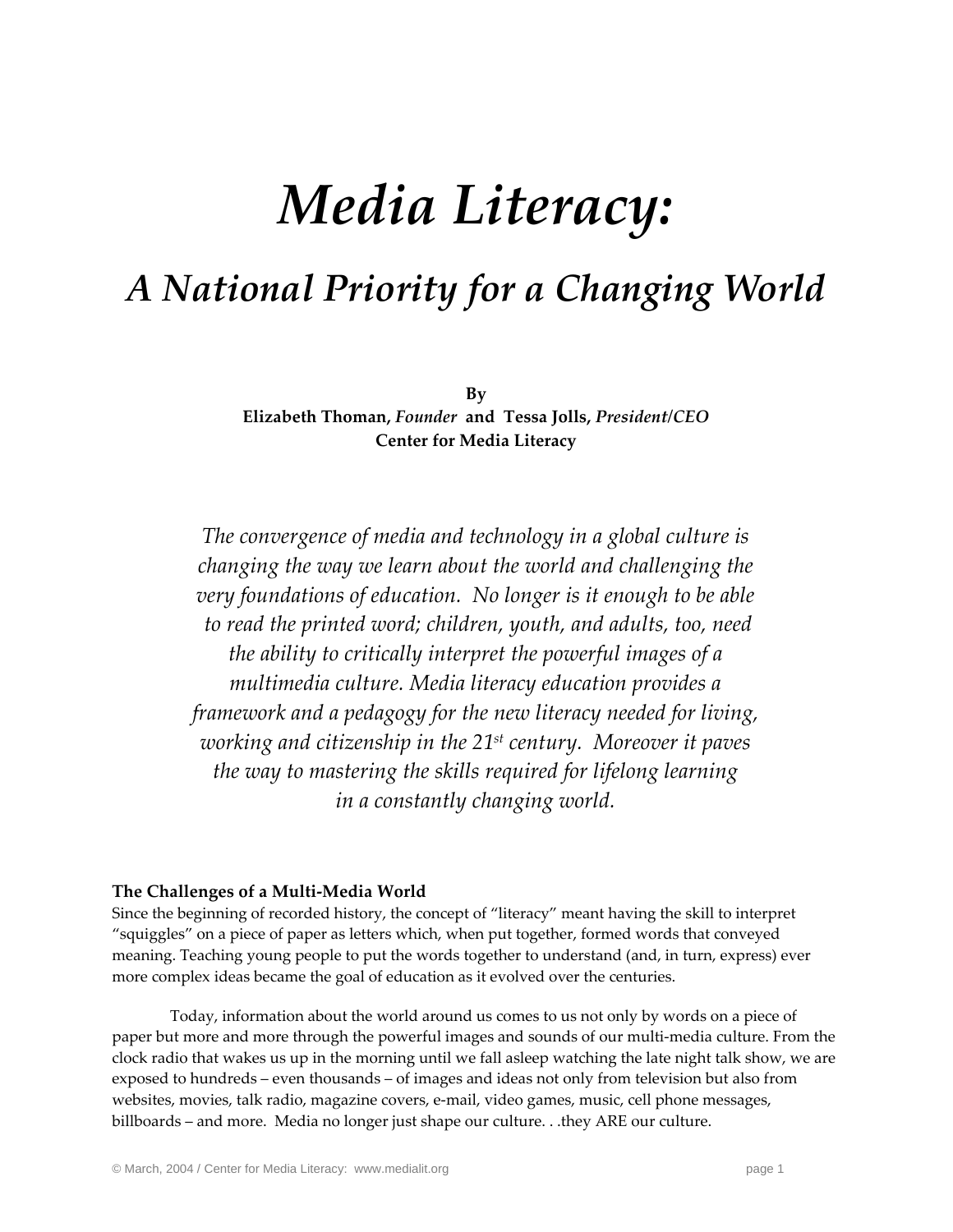Although mediated messages appear to be self-evident, in truth, they use a complex audio/visual "language" which has its own rules (grammar) and which can be used to express many-layered concepts and ideas about the world. Not everything may be obvious at first; and images go by so fast! If our children are to be able to navigate their lives through this multi-media culture, they need to be fluent in "reading" and "writing" the language of images and sounds just as we have always taught them to "read" and "write" the language of printed communications.

Author Douglas Rushkoff<sup>1</sup> calls the current youth generation "screen-agers" because their media use is not distinguished specifically as television or video games or movies or computers – or even telephones—but simply as a series of screens which they both access and manipulate in a constantly evolving stream of shared communication. This capability, in turn, is transforming the use and impact of media in everyday life:

- Screen-agers see media not as discrete products that can "impact" them or their culture but as elements of a multi-media mosaic that *is* their culture.
- Screen-agers "read" and "write" seamlessly using images, sounds and words.
- Screen-agers experience the world not in physical boundaries but as an instant global network of wireless connections and interconnections.

In this kind of world, the content of a specific media message is no longer all that relevant. It's only one of thousands received everyday. What *is* important is facility with analyzing new information as it's received, evaluating it against one's prior knowledge, formulating a response and ultimately communicating to others your decision or point of view.

In other words, what is important is not so much the message itself as *how we make sense of* the message and by extension, of the mediated world around us. It demands a new kind of literacy, rooted in the real world of instant information, global interactivity and messages created on multiple media platforms.

# **Bridging the Gap Between Learning and Life**

It was communications theorist David Berlo who, 30 years ago, identified why learning must shift from knowledge *acquisition* to knowledge *processing*:

**"For the first time in human history, two related propositions are true. One, it no longer is** *possible* **to store within the human brain all of the information that a human needs; we can no longer rely on ourselves as a memory bank. Second, it no longer is** *necessary* **to store within the human brain all of the information that humans need; we are** *obsolete* **as a memory bank…** 

**Education needs to be geared toward the** *handling* **of data rather than the**  *accumulation* **of data."2**

In 2003, his insights were echoed by the Partnership for 21st Century Skills, a public-private organization of leaders and educators in business and education, in their *Learning for the 21st Century*  report outlining a vision for education in the United States. "Today's education system faces irrelevance

 $\overline{\phantom{a}}$ 

<span id="page-1-0"></span><sup>&</sup>lt;sup>1</sup> Rushkoff, Douglas, (1996). *Playing the Future: How Kids Culture Can Teach Us to Thrive in an Age of Chaos.* New York: Harper Collins.

<span id="page-1-1"></span><sup>2</sup> Berlo, David. (1975). The Context for Communication. In Hannemann and McEwen, *Communication & Behavior* (p8), Reading, PA: Addison-Wesley Publishing Co. (emphasis added)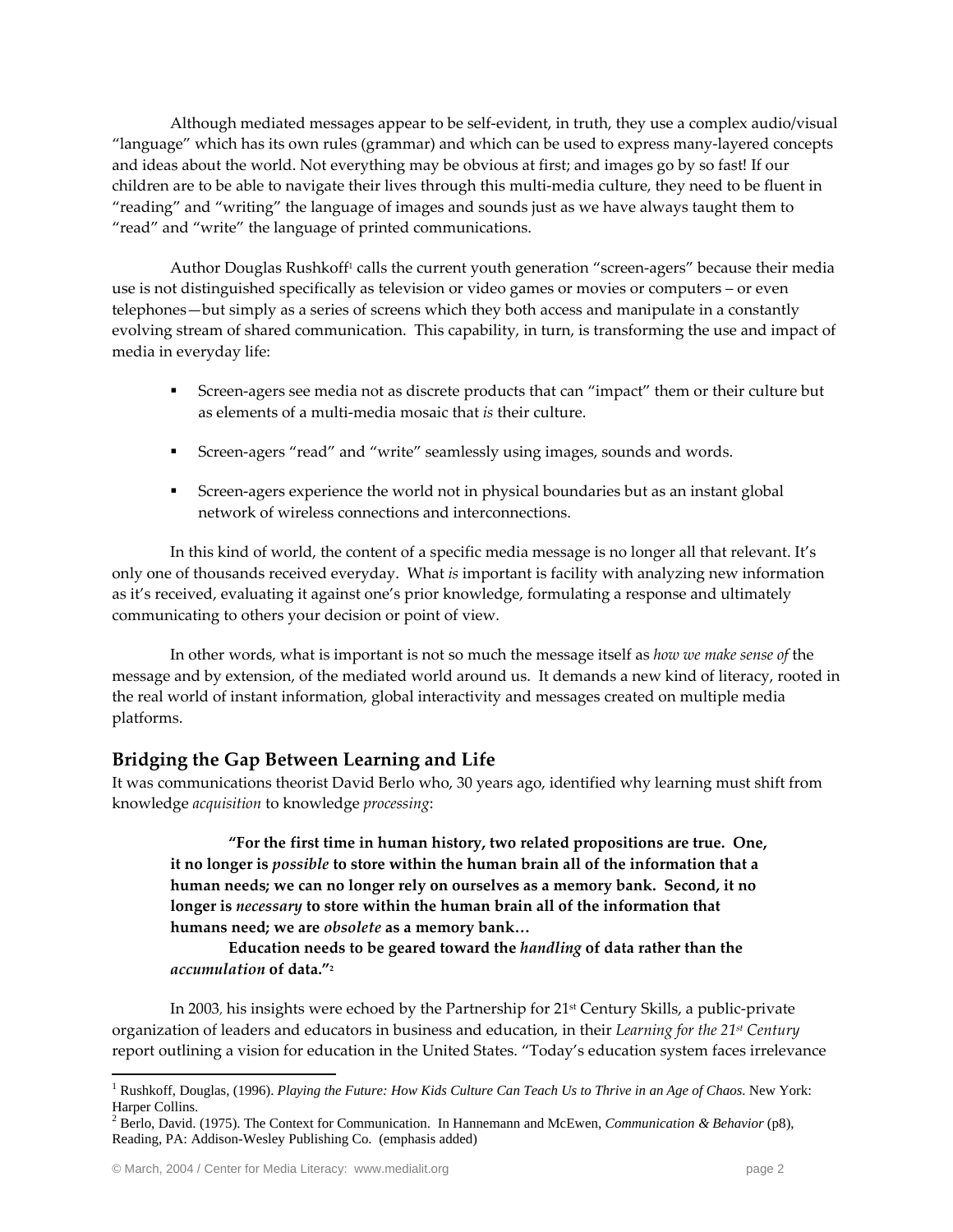unless we bridge the gap between how students live and how they learn. Schools are struggling to keep pace with the astonishing rate of change in students' lives outside of school.["3](#page-2-0) 

Outlining what it will take to be successful in the  $21<sup>st</sup>$  century work and living environment, the report goes on to challenge:

**"People need to know more than core subjects. They need to know how to use their knowledge and skills – by thinking critically, applying knowledge to new situations, analyzing information, comprehending new ideas, communicating, collaborating, solving problems, making decisions.. (they) need to become lifelong learners, updating their knowledge and skills continually and independently." [4](#page-2-1)**

In its 2001 publication, *Why Business Cares about Education*, the Business Coalition for Education Reform noted that today's economy is vastly different from fifty years ago, "fueled now by brains rather than brawn. In order to survive, businesses need individuals who possess a wide range of high-level skills and abilities, such as critical thinking, problem solving, teamwork and decision-making." [5](#page-2-2)

Although today's media culture seems daunting, in truth, it also provides a nearly limitless resource for real world learning—from how to identify "point of view" by comparing guests on the Sunday morning political talk shows to how to determine whether medical information on an Internet site is legitimate. Students, beginning in elementary school, need to become intimately familiar with their media culture in order to take full advantage of the vast array of research tools, digital content, and multimedia communications options available to them.

Activities that involve *creating* media messages—such as writing and producing a video script complete with sound effects—not only create proficiency in writing and editing (core language arts goals) but also build teamwork skills, tolerance for another's perspective, organization and delegation skills as well as appreciation for the variety of talents it takes to complete a large scale project.

Most of all, bringing media culture into the learning environment – from kindergarten to graduate school – guarantees a high level of engagement by students. And engagement, as every teacher knows, is the key to learning success. Teens today have no memory of life without television; kindergarteners know only a world with cell phones, laptops, instant messaging and movies on DVD. To ignore the media-rich environment they bring with them to school is to shortchange them for life.

# **Expanding Our Notions of Literacy**

In the past 20 years, the field of media literacy education has emerged to organize and promote the importance of teaching this expanded notion of "literacy."

 At first media literacy was seen as teaching children about media – how advertising works or how to analyze the nightly news telecast. But in her landmark 1998 book, *Literacy in a Digital World: Teaching and Learning in the Age of Information*, Kathleen Tyner posited that media education is more about education than it is about media. For her, media education "expands literacy to include reading and writing through the use of new and emerging communication tools. It is learning that demands the sand creative use of information." [6](#page-2-3)

 $\overline{\phantom{a}}$ 

<span id="page-2-0"></span><sup>&</sup>lt;sup>3</sup> Partnership for 21<sup>st</sup> Century Skills. (2003). *A Report and Mile Guide for 21<sup>st</sup> Century Skills*, 4<br><sup>4</sup> Ibid. 0.6

<span id="page-2-1"></span> $^4$ Ibid. 9,6  $\,$ 

<span id="page-2-2"></span><sup>&</sup>lt;sup>5</sup> Business Coalition for Education Reform. (2001) *Why Business Cares about Education*. Available at http://www.bcer.org  $\frac{6}{5}$ Tyner, Kathleen (1998), Literary in a Disting World (p. 196). Mehyphs NL Laurence Erlbeum

<span id="page-2-3"></span>Tyner, Kathleen (1998). *Literacy in a Digital World*, (p. 196), Mahweh, NJ: Lawrence Erlbaum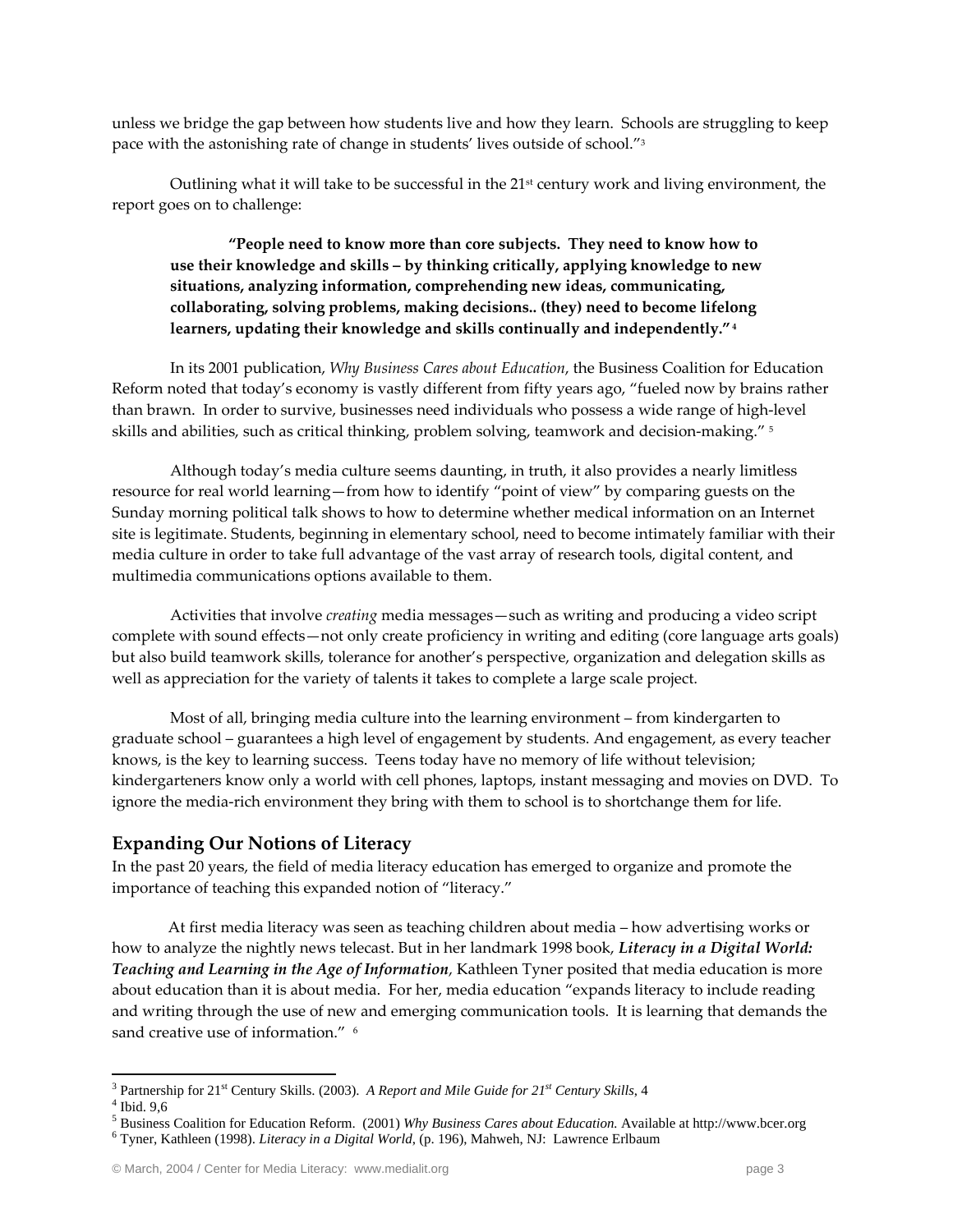Today, the field has matured to a greater understanding of its potential, not just as a new kind of "literacy" but more, *as the engine for transforming the very nature of learning in a global multimedia environment.* **"Students will spend all their adult lives in a multi-tasking, multi-faceted, technologydriven, diverse, vibrant world – and they must arrive equipped to do so.["7](#page-3-0)** Media literacy, grounded as it is, in inquiry-based, process-oriented pedagogy, offers not a new *subject* to teach, but rather a new *way* to teach and even more importantly, a *new way to learn.* 

Even today, but more so in the future, learning happens anywhere and everywhere, 24/7. Increasingly it occurs most powerfully through the convergence of media and technology. Videogames, for example, are not just mindless entertainment, but according to literacy scholar, James Paul Gee, are actually quite intricate learning experiences that have a great deal to teach us about how learning and literacy are changing in the modern world. In *What Video Games Have to Teach Us About Learning and Literacy* Gee identifies 36 learning principles built into good games and predicts that video games are the forerunners of powerful instructional tools in the future. [8](#page-3-1)

It is this convergence between media and education, between entertainment and learning, that is driving major change in the sources and the content of *what* we learn and *how* we learn in today's world. Media literacy isn't needed in the future, it is needed NOW, urgently, to assure that our citizens are equipped to make the decisions and contributions a global economy and global culture demands of them.

A recent study by The American Diploma Project, an organization comprised of representatives from Achieve Inc., the Education Trust and the Thomas B. Fordham Foundation, echoes the need for closing the gap between the classroom and 'real life.' Their research indicates that high school students are poorly prepared for college and the job market, and that employers and postsecondary institutions **"all but ignore the diploma, knowing that it often serves as little more than a certificate of attendance," because "what it takes to earn one is disconnected from what it takes for graduates to compete successfully beyond high school." [9](#page-3-2)**

The report calls for rigorous national standards to better reflect the challenges faced by high school graduates. In the field of English, for example the Project calls not only for mastery of spelling and grammar, communication skills, writing, research and logic, but also identifies as important the ability "to read and interpret technical material, *to view media critically* and to understand and analyze literature."<sup>10</sup>

This is good news for advocates of media education. National standards would ensure that every child has access to this valuable instruction. Further, it would lead to a consistent, measurable definition of media literacy and to a set of competencies to guide curriculum development. Several states already include some aspect of media education in their standards, but the standards are so vague and inconsistent that it is difficult, at times, to determine exactly what is being taught under the banner of 'media literacy.'

#### **Opportunities Beyond School**

Although media literacy is ideally suited for an educational context, it is clearly not limited to children or to the K-12 classroom. Adults, too, need the opportunity to gain the skills they now find missing in their

<span id="page-3-3"></span>

 $\overline{a}$ 

<span id="page-3-0"></span><sup>&</sup>lt;sup>7</sup> Partnership for 21<sup>st</sup> Century Skills. (2003). *A Report and Mile Guide for 21<sup>st</sup> Century Skills*, 4  $\frac{8}{100}$  Center and Literary News 2002). What Video Cames Have to Teach Us about Learning and Literary News

<span id="page-3-1"></span><sup>&</sup>lt;sup>8</sup> Gee, James Paul. (2003) *What Video Games Have to Teach Us about Learning and Literacy*. New York: Palgrave MacMillan <sup>99</sup> American Diploma Project (2004). *Ready or Not: Creating a High School Diploma that Counts*.

<span id="page-3-2"></span>Available: <u>http://www.achieve.org</u> (emphasis added)  $^{10}$  Ibid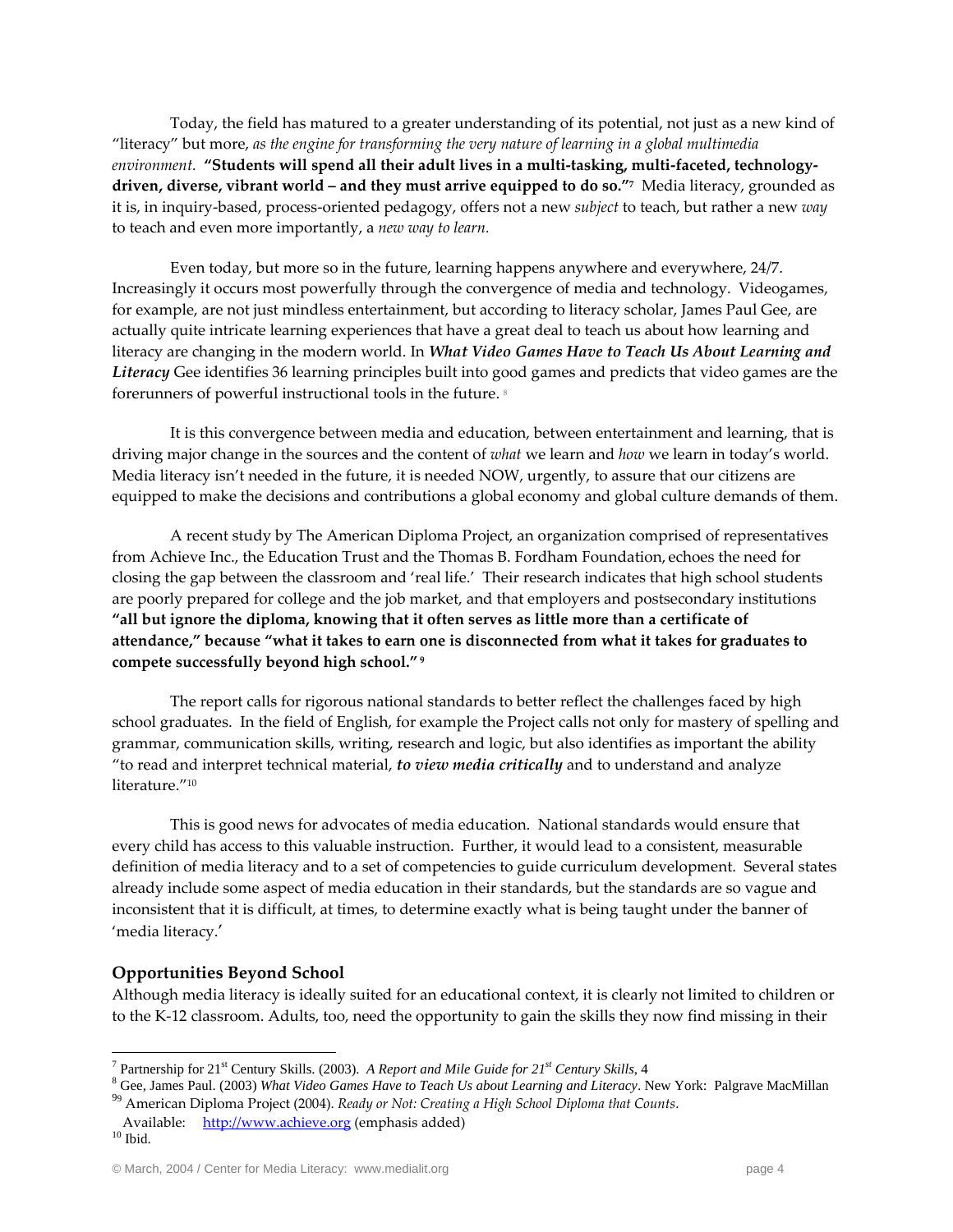educational background. The health and religious communities as well as the business world can all make valuable contributions to educating adults.

Consider the value, for example, of a public education campaign to explain the rules and explore the marketing strategies behind prescription drug TV commercials – an advertising phenomenon that became legal only in 1997 and which has created an explosion in demand for drug medications. Coupled with an interactive website where individuals can practice applying their new decoding skills to drug advertising relevant to them, such a campaign could dramatically improve the public's ability to spot rhetorical devices, uncover persuasion techniques and challenge unsubstantiated claims. The result is both knowledge and skills that transfer easily to many other life and work issues.

Even the technology, entertainment and media industries have a valuable role to play. Media are powerful teachers. Their power can be a key component of a successful national mandate to help all citizens become fluent in 21st century skills. "As the world grows increasingly complex, success and prosperity will be linked to people's ability to think, act, adapt and communicate creatively." [11](#page-4-0)

# **Characteristics of Quality Media Literacy Practice**

In her opening address to the 2003 National Media education Conference, Faith Rogow, president of the Alliance for a Media Literate America (AMLA), noted that educators are beginning to see media literacy as the best way to help students master the skills of critical thinking. Soon, she predicted, media literacy will become central to what is taught in American schools "as the glue that holds everything together."<sup>12</sup>

What is this glue composed of? What are the core components of quality media literacy practice? And how will it empower the citizens and scholars, the parents and workers of the future?

First, the focus of media literacy is on *process* rather than *content*. The goal of media literacy is not to memorize facts about media or even be able to make a video or design a PowerPoint. Rather the goal is to explore questions that arise when one engages critically with a mediated message – print or electronic. It involves posing problems that exercise higher order thinking skills – learning how to identify key concepts, how to make connections between multiple ideas, how to ask pertinent questions, identify fallacies, formulate a response. It is these skills, more than factual knowledge, that form the foundation of intellectual inquiry and workplace productivity and that are necessary for exercising full citizenship in a democratic society and a global economy.

Such skills have always been essential for an educated life and good teachers have always fostered them. But too often they emerged only as a by-product of mastering content areas such as literature, history, the sciences and math. Learning and process skills were seldom taught explicitly. But if we are to graduate students who can be in charge of their own continual learning in a media culture, we must "incorporate learning skills into classrooms *deliberately, strategically and broadly*." [13](#page-4-2) 

As writer Alvin Toffler points out *"The illiterate of the 21st century will not be those who cannot read and write but those who cannot learn, unlearn and relearn*." By its very nature, media literacy education teaches and reinforces 21st century learning skills.

 $\overline{\phantom{a}}$ 

<span id="page-4-1"></span><span id="page-4-0"></span><sup>&</sup>lt;sup>11</sup> Partnership for 21<sup>st</sup> Century Skills. (2003). A Report and Mile Guide for  $21^{st}$  Century Skills, 10<br><sup>12</sup> Rogow, Faith. (2003, June), *Patience is a Virtue When You've Got What you Want*. President's Address, Nation Education Conference, Baltimore. Available: http://www.AMLAinfo.org<br><sup>13</sup> Partnership for 21<sup>st</sup> Century Skills. (2003). *A Report and Mile Guide for 21<sup>st</sup> Century Skills*, 4

<span id="page-4-2"></span>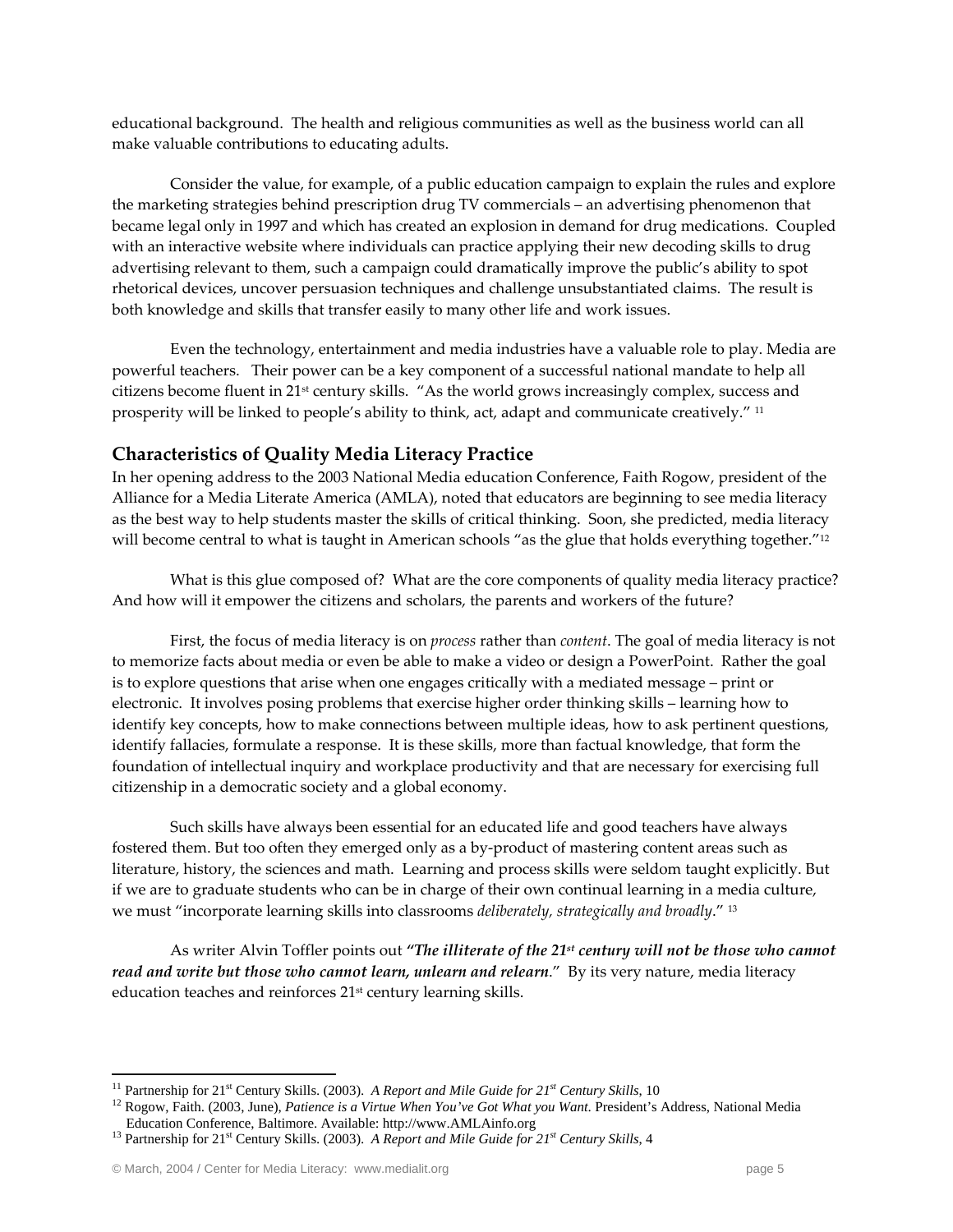Second, media literacy education expands the concept of "text" to include not just written texts but any message form—verbal, aural or visual – (or all three together!) – that is used to create and then pass ideas back and forth between human beings. Full understanding of such a "text" involves not just *deconstruction* activities – that is, taking apart a message that already exists—but also *construction* activities -- learning to "write" their opinions and ideas with the wide range of multi-media tools now available to young people growing up in a digital world.

Third, media literacy is characterized by the principle of "inquiry" – that is, learning to ask important questions about whatever you see, watch or read:

- Is this new scientific study on diet and weight valid?
- Why does that car commercial keep going around in my head?
- What does it mean when the news reporter talks about a 'photo opportunity?

With a goal of promoting healthy skepticism rather than cynicism, the challenge for the teacher (or parent) is not to provide answers, but to stimulate more questions – to guide, coach, prod, challenge the learner to discover how to go about finding an answer. "I don't know. How could we find out?" is the media literacy mantra.

# **Framework for Learning and Teaching in a Media Age**

 "How could we find out?" is a question, of course, that opens up many more questions. And how we even approach the question determines what "answers" we might find. Inquiry is also a messy process because one question leads to another and yet another. To keep inquiry on course, curriculum specialists look for a comprehensive framework to provide guidance and overall direction.

In its recently released *CML MediaLit Kit***™[14](#page-5-0)** the Center for Media Literacy, one of the pioneering organizations in the media literacy field, provides such a framework "for learning and teaching in a media age." At its core are *Five Key Questions* that, if learned and applied universally by young and old, could "change the world" by transforming the way individuals of all ages interact with and learn in today's media culture.

 Based on the work of media scholars and literacy educators in the US and around the world, each of the *Five Key Questions* flows from a corresponding *Core Concept* and provides an entry point to explore the five fundamental aspects of *any* message in *any* medium: author; format; audience; content; purpose. Starting with simple versions of the questions for young children and moving on to more sophisticated analysis for adults, students of all ages can learn how to apply the questions to a wide variety of messages.

And because the questions are succinct, media literacy literature includes a wide variety of "guiding questions" to help to tease out the deepest understanding possible.

Learning to ask the *Five Key Questions* is like learning to ride a bike or to swim; it takes practice over time and usually isn't mastered the first time out. Once learned, however, the process becomes automatic as users *build the habit* of routinely subjecting media messages to a battery of questions appropriate to their age and ability.

<span id="page-5-0"></span> $\overline{\phantom{a}}$ 14 Center for Media Literacy. (2003) *CML MediaLit Kit™/ A Framework for Learning and Teaching in a Media Age .*Available: http://www.medialit.org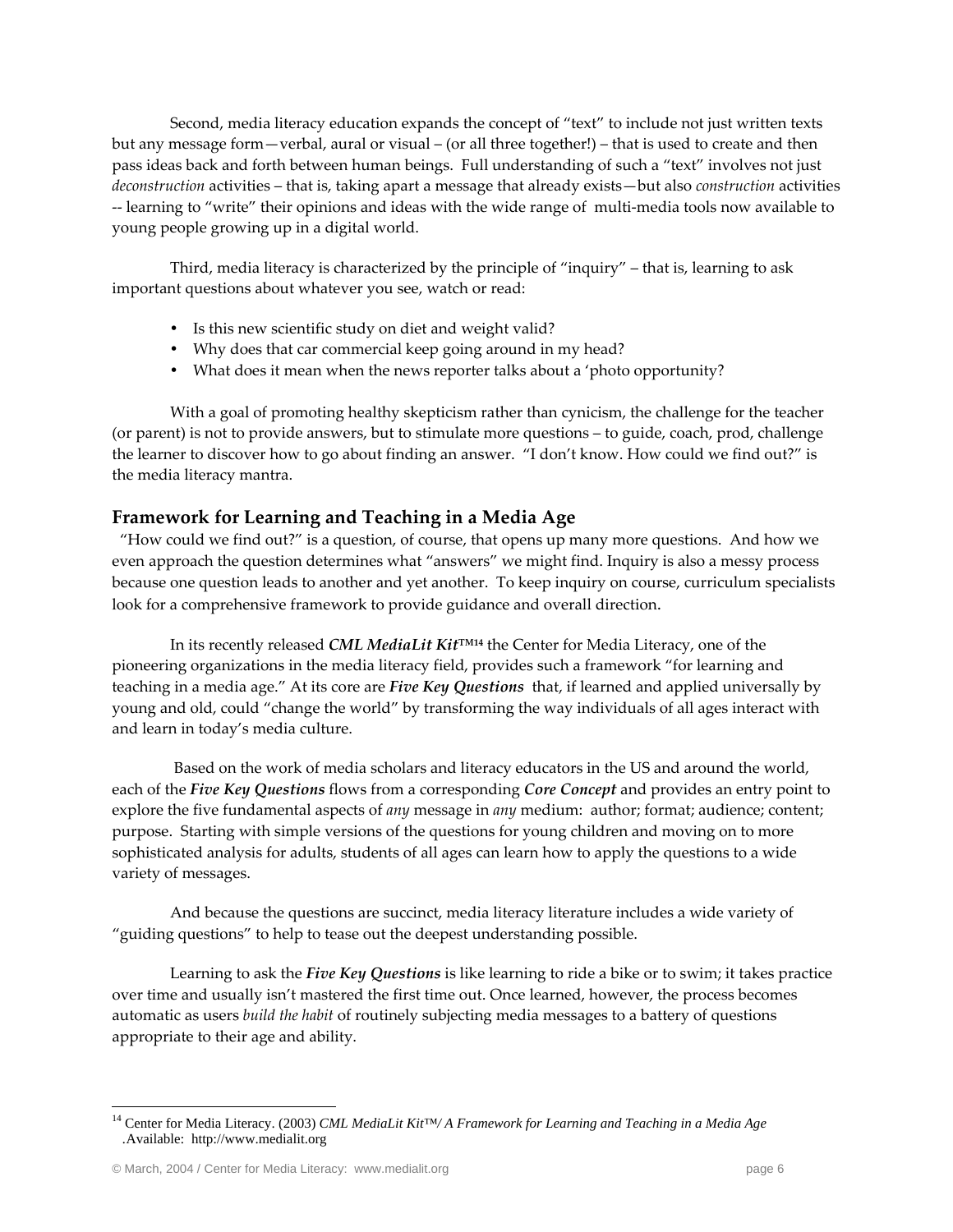# **Five Key Questions That Can Change the World![15](#page-6-0)**

As the cornerstone of the media literacy process, the *Five Key Questions* provide a "short-cut" and an on-ramp to acquiring and applying information process skills in a practical, replicable, consistent and attainable way. They are an academically sound and yet engaging way to begin.

# **Key Question #1: Who created this message?**

This question addresses the *Core Concept* that "*All messages are 'constructed.'*" and explores the issue of authorship. Whether we are watching the nightly news, passing a billboard on the street or reading a political campaign flyer, the media message we experience was written by someone (or probably many people), images were captured and edited, and a creative team with many talents put it all together. However as the audience, we don't get to see or hear the words, pictures or arrangements that were rejected. We only see, hear or read what was accepted! What is important for critical thinking is the recognition that whatever is "constructed" by just a few people can tend to become "the way it is" for the rest of us.

Helping people understand how media are put together  $-$  and what may have been left out  $$ as well as how media shape what we know and understand about the world we live in is a critical first step in recognizing that media are not "natural" but "constructed," just like a house is built or a car manufactured. Contrary to popular opinion, media are *not* windows on the world nor are they even mirrors reflecting the real world. What they are, in truth, are carefully manufactured cultural products.

# **Key Question #2: What creative techniques are used to attract my attention?**

Flowing from the *Core Concept* that "*Media messages are constructed using a creative language with its own rules"* this line of questions examines the creative components that are used in putting it together – the words, music, color, movement, camera angle and many more.

Most forms of communication — whether newspapers, TV game shows or horror movies depend on a kind of "creative language": scary music heightens fear, camera close-ups convey intimacy, big headlines signal significance. Understanding the grammar, syntax and metaphor system of media, especially visual language, not only helps us to be less susceptible to manipulation but it also increases our appreciation and enjoyment of media as a constructed cultural artifact.

The best way to understand how media are put together is to do just that — make a video, create a website, develop an ad campaign. The more real world the project is, the better. The four major arts disciplines – music, dance, theatre and the visual arts—can also provide a context through which one gains skills of analysis, interpretation and appreciation along with opportunities to practice selfexpression and creative production.

# **Key Question #3: How might different people understand this message differently from me?**

Flowing from the *Core Concept* that *"Different people experience the same media message differently,"* this question examines how *who we are* influences *how we understand* or respond to a media text. Each audience member brings to each media text a unique set of life experiences (age, gender,

<span id="page-6-0"></span> $\overline{a}$  $15$  Ibid.

<sup>©</sup> March, 2004 / Center for Media Literacy: www.medialit.org page 7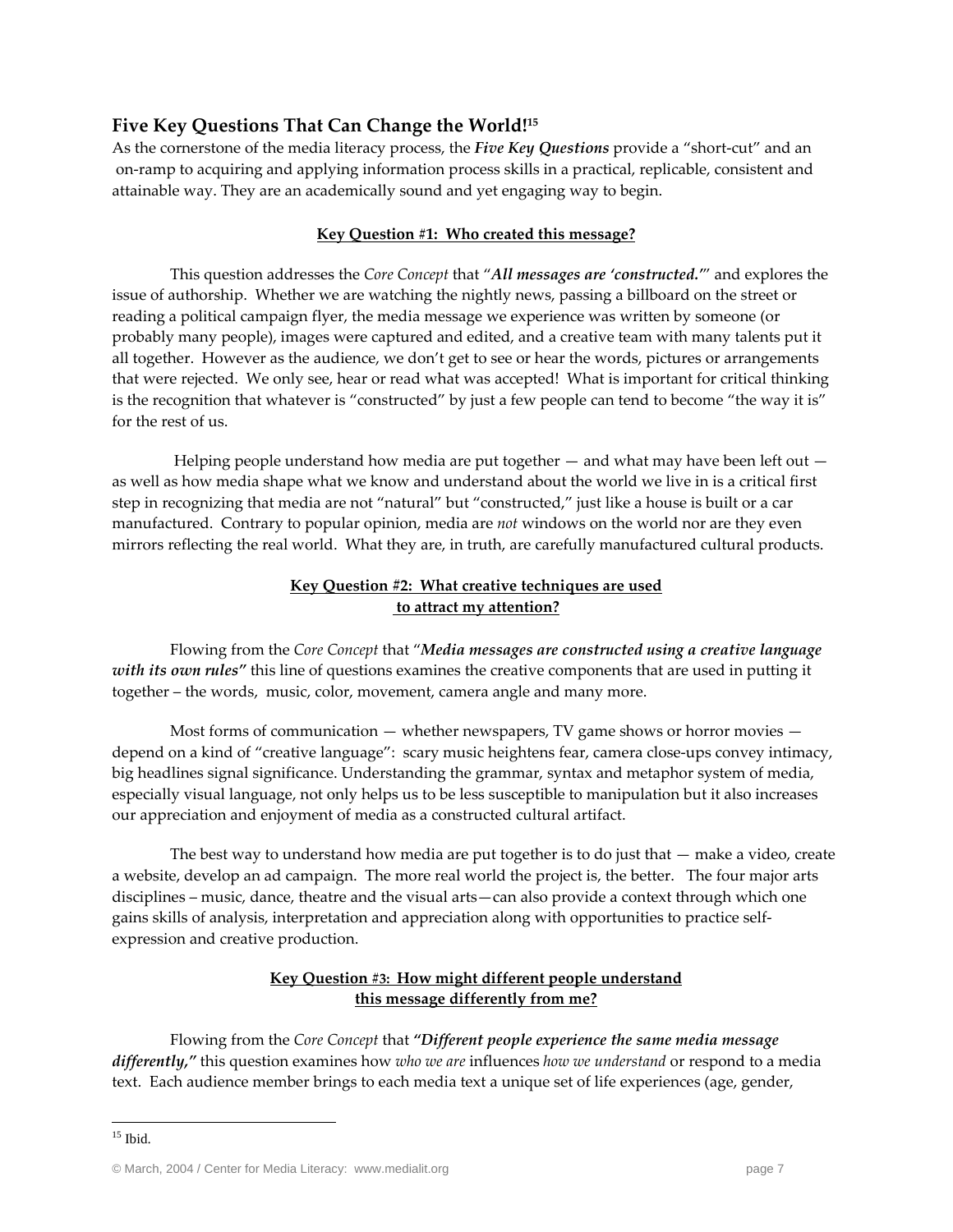education, cultural upbringing, etc.) which, when applied to the text – or combined with the text – create unique interpretations. A World War II veteran, for example, brings a different set of experiences to a movie like *Saving Private Ryan* than a younger person– resulting in a different reaction to the film as well as, perhaps, greater insight.

We may not be conscious of it but each of us, even toddlers, are constantly trying to "make" sense" of what we see, hear or read. The more questions we can ask about what we and others are experiencing around us, the more alert we can be when it comes to accepting or rejecting messages. And hearing other's interpretations can build respect for different cultures and appreciation for minority opinions, a critical skill in an increasingly multicultural world.

# *Key Question #4: What lifestyles, values and points of view are represented in -- or omitted from -- this message?*

This question explores the *content* of a media message and flows from the *Core Concept* that *"Media have embedded values and points of view."* Because all media messages are constructed, choices have to be made. These choices inevitably reflect the values, attitudes and points of view of the ones doing the constructing. The decision about a character's age, gender or race mixed in with the lifestyles, attitudes and behaviors that are portrayed, the selection of a setting (urban? rural? affluent? poor?), and the actions and re-actions in the plot are just some of the ways that values become "embedded" in a TV show, a movie or an ad. Even the news has embedded values in the decisions made about what stories go first, how long they are, what kinds of pictures are chosen, etc.

What's significant about this question is not the fact that ideas and values are embedded but that values-laden information reinforces -- or challenges -- how we interpret the world around us and the people in it. If we have the skills to rationally identify both overt and latent values in a mediated presentation, whether from the media or from a co-worker, we are likely to be much more tolerant of differences and more astute in our decision-making to accept or reject the overall message. Being able to recognize and name missing perspectives is also a critical skill as we negotiate our way *each day of our lives* through an increasingly multicultural society.

## *Key Question #5: Why is this message being sent?*

With *Key Question 5*, we look at the *motive* or *purpose* of a media message. Recognizing the fifth *Core Concept* that "*Media messages are constructed to gain profit and/or power,"* we use this line of questions to determine whether and how a message may have been influenced by money, ego, ideology, etc. In order to respond to a message appropriately, we need to be able to figure out why it was sent.

Much of the world's media today were developed as money-making enterprises. There's nothing wrong with that in theory but it helps to know if profit is the purpose when evaluating a specific message. A commercial influence over entertainment media may be more tolerable to many people than, say, a commercial influence over the news. But with democracy at stake almost everywhere around the world, citizens of every country need to be equipped with the ability to determine both economic and ideological "spin."

The issue of message motivation has changed dramatically since the Internet became an international platform through which groups and organizations – even individuals—have ready access to powerful tools that can persuade others to a particular point of view. As an exercise in power unprecedented in human history, the Internet provides multiple reasons for users of all ages to be able to